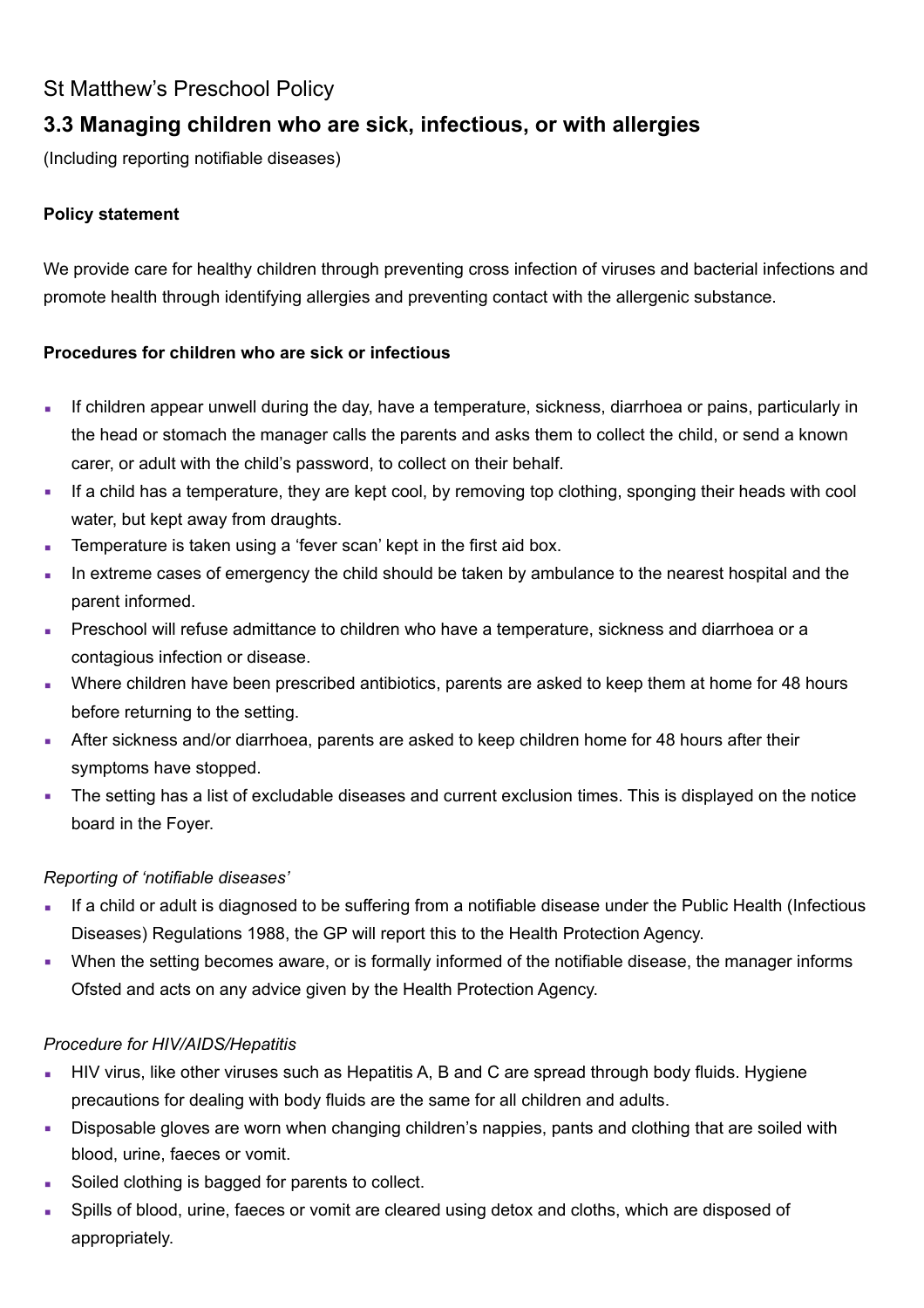Tables and other furniture, furnishings or toys affected by blood, urine, faeces or vomit are cleaned using detox.

#### *Nits and head lice*

- Nits and head lice are not an excludable condition.
- On identifying cases of head lice, all parents are informed and asked to treat their child and all the family if they are found to have head lice.

### **Procedures for children with allergies**

- **•** When parents start their children at the setting they are asked if their child suffers from any known allergies. This is recorded on the registration form.
- If a child has an allergy, the following information is noted on their registration documents:
	- **-** The allergen (i.e. the substance, material or living creature the child is allergic to such as nuts, eggs, bee stings, cats etc).
	- **-** The nature of the allergic reactions e.g. anaphylactic shock reaction, including rash, reddening of skin, swelling, breathing problems etc.
	- **-** What to do in case of allergic reactions, any medication used and how it is to be used (e.g. Epipen).
	- **-** Control measures such as how the child can be prevented from contact with the allergen.
- A note is made on the snack bar table and on the lunch club board to inform staff of allergies if food related.
- Parents/ health professionals train staff in how to administer special medication in the event of an allergic reaction for their child.
- Generally, no nuts or nut products are used within the setting.
- Parents are made aware in the hope that no nut or nut products are accidentally brought in, for example in lunch boxes or in birthday treats.

## *Insurance requirements for children with allergies and disabilities*

The insurance will automatically include children with any disability or allergy but certain procedures must be strictly adhered to as set out below. For children suffering life threatening conditions, or requiring invasive treatments; written confirmation from your insurance provider must be obtained to extend the insurance.

# **At all times the administration of medication must be compliant with the Safeguarding and Welfare Requirements of the Early Years Foundation Stage.**

## *Oral medication*

Asthma inhalers are now regarded as 'oral medication' by insurers and so documents do not need to be forwarded to your insurance provider.

- Oral medications must be prescribed by a GP or have manufacturer's instructions clearly written on them.
- The provider must be provided with clear written instructions on how to administer such medication.
- All risk assessment procedures need to be adhered to for the correct storage and administration of the medication.